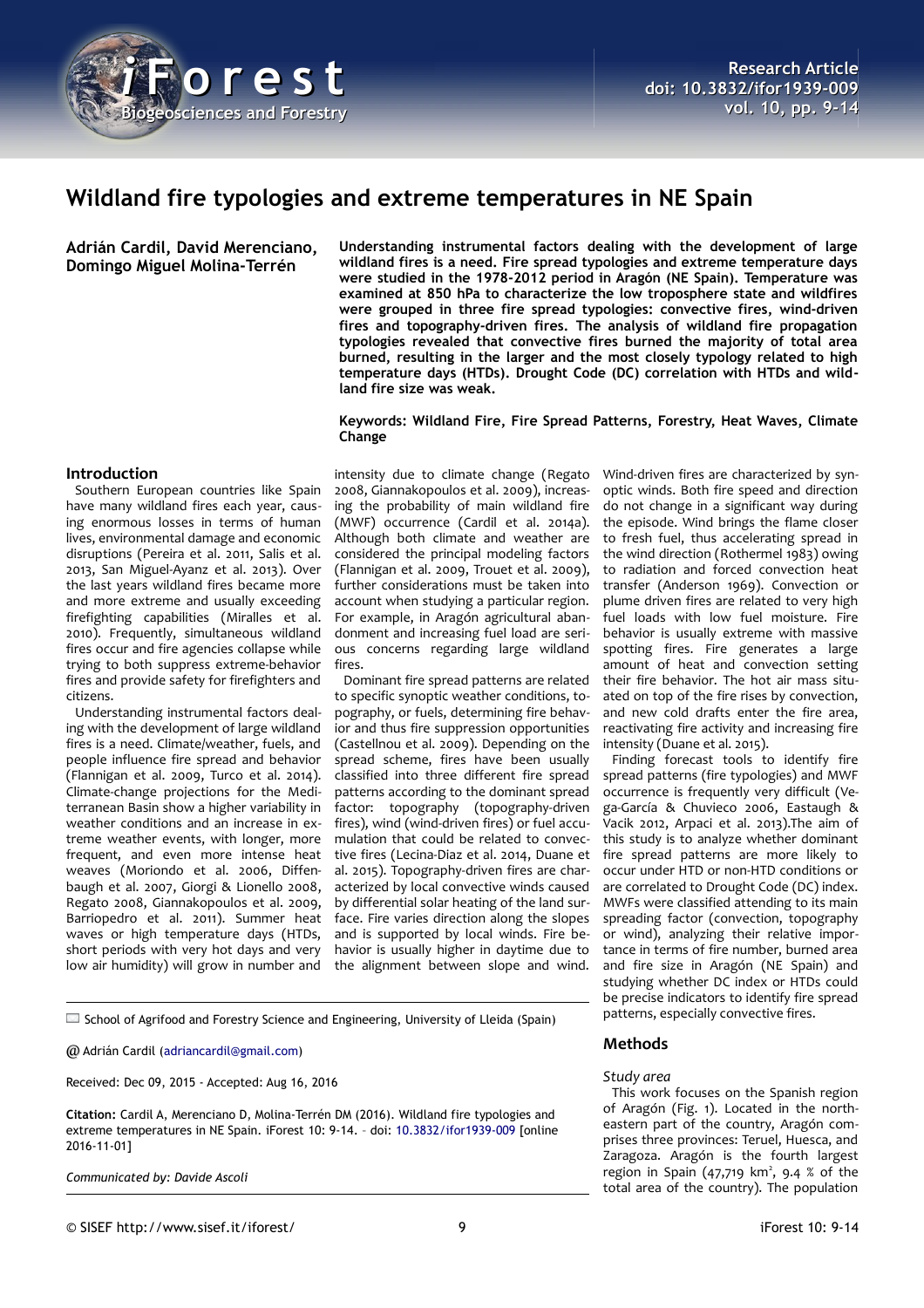

<span id="page-1-0"></span>**Fig. 1** - Geographic location of Aragón in Europe.

density is low (28.3 people  $km<sup>-2</sup>$ ).

Aragón is part of the most susceptible European area to a significant increase in extreme-temperature events and to sustain some of the most significant impacts (Giorgi 2006, Giannakopoulos et al. 2009). The region is bordered by two mountain chains: the Pyrenees (maximum altitude 3404 m, Aneto) and the Iberian System (maximum altitude 2314 m, Moncayo), and crossed by a major river (Ebro). The environment of Aragón varies from high mountains in the north-central Pyrenees, with glaciers, to steppe or semi-arid areas such as Monegros. The climate in Aragón can be generally regarded as a Mediterranean climate with continental tendencies; however, the complex topography influences it generating local climate variability. The mean annual temperature ranges from 22.5 °C in the Ebro valley to 5 °C in the highest areas of the Pyrenees. Moreover, the average annual rainfall varies ranging from 1800 mm in the Pyrenees to 300 mm in the valley (AEMET 2012). Regarding wildland vegetation, it is strongly conditioned by relief and climate. Upland forests present several tree species such as pines (*Pinus sylvestris, P. uncinata, P. nigra, P, halepensis*), fir (*Abies alba*), beech (*Fagus sylvatica*), Maples (*Acer* sp.) and oaks (*Quercus* sp.), shrubs and meadows. In the Ebro valley, the most common tree species are oaks and junipers (*Juniperus oxycedrus, J. comunis* and *J. thurifera*), which are replaced by shrubs and grasslands in degraded areas.

#### *Main wildland fires and fire typologies*

In this work, we have defined main wildland fires (MWF) as those burning over 60 ha. We selected that interval because whilst they represented just 2.62% of the total number of fires for the period 1978- 2012, they accounted for 85.35% of the total area burned in Aragón. It is known that in

many Mediterranean regions a restricted number of main wildland fires accounts for a large amount of the total burned area (Salis et al. 2013). In the analyzed period, 223 MWFs burned almost 148,000 ha in Aragón (NE Spain) during the summer season (June-September, when wildland fires mostly happen). Analyzed data were extracted from the historical wildland fire databases provided by the Wildland Fire National Statistics (EGIF) of the Spanish Ministry of Environment and Rural and Marine Affairs (MARM), a national administration in charge for compiling statistics, backing up regional firefighting actions, and coordinating fire suppression at the national level. This comprises the wildland fire reports sent to the MARM by the Fire-Fighting and Forest Management Services of all the Spanish regions.

We used Pettitt's test to detect changes in burned area in the study period. It is a non-parametric test to detect abrupt changes in the mean of the distribution of the variable of interest. Although the method did not find any significant shift at a point of the study period, we split the study period in two time intervals (1978- 1993 and 1994-2012) addressing differences in HTD patterns to explore changes in terms of fire number, burned area and fire typologies. The second time interval includes the years with the highest values of number of HTDs (1994, 2003, 2009, 2012 – Cardil et al. 2013), large fires with extreme fire behavior occurred in Aragón and other regions as Catalonia or Valencia Community in these years and the annual number of HTDs was significantly higher than in the first period. Additionally, the periods were different due to socioeconomic, land abandonment and fire suppression changes. In the second period, land abandonment was widespread and the fuel load and large wildland fire occurrence with extreme fire behavior increased. Moreover, fire agencies invested heavily in suppression resources and improved remarkably their training and fire behavior knowledge.

MWFs were classified into three different fire spread patterns: topography-driven fires, wind-driven fires and convective fires (Lecina-Diaz et al. 2014, Duane et al. 2015). Lázaro et al. (2014) and Lázaro-Palacios et al. (2016) made a characterization of fire typologies in this region based on synoptic weather condition analysis across the study area. However, we chose to simplify to only three fire typologies following other works (Duane et al. 2015) and fires were classified according to synoptic weather conditions at 500 hPa air pressure level and a relief in particular for each fire (Lázaro-Palacios et al. 2016). Additionally, historical mapped fires were checked towards this categorization in accordance to the main spreading factor, identifying weather conditions that explain their behavior. Overall, 174 out 223 (78%) MWFs were classified in the studied period; therefore 49 MWFs were not classified due to a lack of enough data to check the categorization (local weather data, fire perimeter, etc).

#### *High temperature days*

We defined all days from 1978 to 2012 from June 1<sup>st</sup> to September 30<sup>th</sup> (*i.e.*, summer season) as a High Temperature Day when air temperature at 850 hPa was equal or higher than 20 °C, as this temperature corresponds approximately to the percentile  $95<sup>th</sup>$  in the summer season for that region (Cardil et al. 2014a). The use of the 95 % percentile helps capture the different implications of extreme temperatures for human health, natural vegetation, energy systems, and environmental disturbances in different locations (Cardil et al. 2014b). We selected the temperature at 850 hPa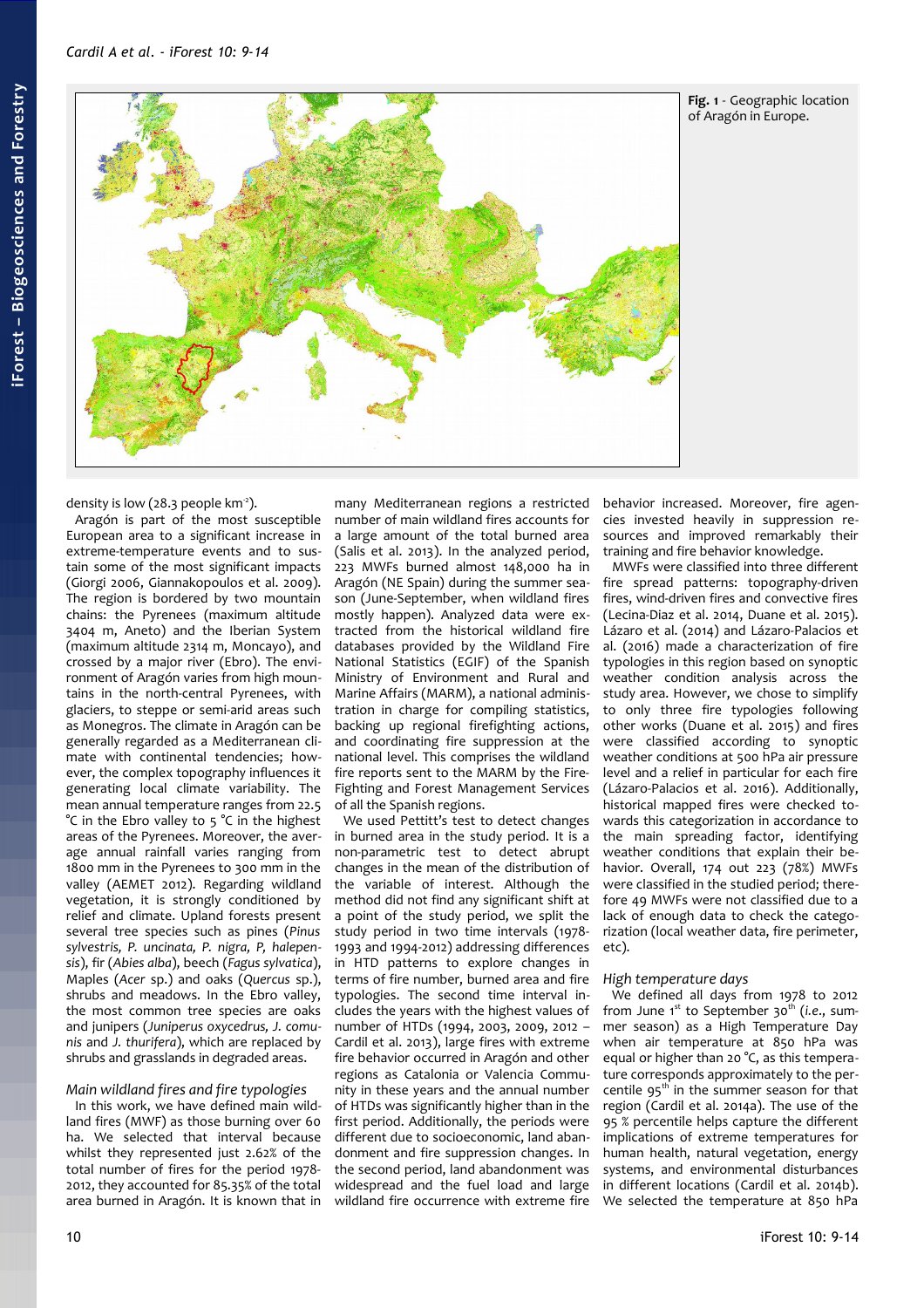because it is commonly used to examine past fire weather and forecast fire weather (Millán et al. 1998, Trigo et al. 2005, García-Ortega et al. 2011). At this air pressure (850 hPa), we obtained a regional reportage of the temperature which is adequately close to the Earth surface to allow the low troposphere state to be characterized. Additionally, employing measurements at this air pressure we avoided some of the problems that affect near surface reanalysis variables (Ogi et al. 2005, Trigo et al. 2005). Reanalysis data from the National Centers for Environmental Prediction and the National Center for Atmospheric Research (NCEP/ NCAR) were used to characterize the high temperature days (Kalnay et al. 1996) on a synoptic scale.

# *Drought code*

Drought Code (DC) is a measurement of long-term dryness in fuels. Although it does not reflect the probability of fire occurrence by itself, DC could be useful in predicting large wildland fire occurrence, extreme fire behavior and the consumption of large fuels (Minnesota Department of Natural Resources 2013). DC integrates by design past weather over a longer period than other components of the Canadian Forest Fire Behavior System that were easily influenced by short term changes in weather conditions (Turner 1972). Even so, the Canadian DC is sensitive to daily precipitation, such that one rainfall can significantly affect the value of the index for many days after precipitation (Flannigan et al. 2009). This index is used by itself by several regional Forest Service and Fire Suppression agencies in NE Spain (Lázaro-Palacios et al. 2016), and we tested if it provides reliable forecast of adverse fire weather conditions in terms of fire typologies in the study area.

In this study, we analyzed DC values for MWFs in the 1978-2012 period occurred in Aragón. DC values were assigned in 163 out of 223 wildland fires (73.1 %) due to lack of detailed weather data.

# *Statistical analysis*

We used non-parametric tests (Kruskal-Wallis and Mann-Whitney) to analyze trends and the influence of HTDs and DC index on fire typologies, fire number, burned area and fire size in the 1978-2012 period, analyzing if some fire typologies were linked to extreme temperature conditions or high values of DC index.

# **Results**

Wind-driven fire typology was the most frequent in the 1978-2012 period with 69 fires, burning 26,746 ha. However, 39 convective fires burned the majority of the total area burned (81,173 ha, 59.8  $%$  of the total area burned). The average fire size was significantly higher in convective fires (2624.9 ha), followed by wind-driven fires (433.2 ha) and topographic fires (186.3 ha). Fire number, burned area and average fire

<span id="page-2-0"></span>**Tab. 1** - Number of fires, burned area and average fire size in the three fire typologies (convective fires, topography and wind-driven fires) in 1978-1993 and 1994-2012 periods under HTD and non-HTD. Mean values in a column in each wildland fires categories followed by the same letter are not significantly different at 95% significance level.

| Fire<br>typology            | Day<br>condition | Fire number   |               | Burned area (ha) |               | Average fire size (ha)   |               |
|-----------------------------|------------------|---------------|---------------|------------------|---------------|--------------------------|---------------|
|                             |                  | 1978-<br>1993 | 1994-<br>2012 | 1978-<br>1993    | 1994-<br>2012 | 1978-<br>1993            | 1994-<br>2012 |
| Convective<br>fires         | HTD              | 13            | 19            | 15094            | 56384         | 1161                     | 2967          |
|                             | Non-HTD          | 4             | 3             | 3148             | 6747          | 787                      | 2249          |
|                             | Total            | 39            |               | 81373            |               | $2624.9^{\circ}$ + 285.7 |               |
| Topography-<br>driven fires | HTD              | 12            | 13            | 1559             | 2360          | 130                      | 182           |
|                             | Non-HTD          | 27            | 13            | 5150             | 1549          | 191                      | 119           |
|                             | Total            | 65            |               | 10618            |               | $186.3^{b}$ ± 210.7      |               |
| Wind-driven<br>fires        | HTD              | 9             | 16            | 2444             | 3696          | 271                      | 231           |
|                             | Non-HTD          | 28            | 16            | 11460            | 9146          | 409                      | 571           |
|                             | Total            | 69            |               | 26746            |               | $433.2^b \pm 202.0$      |               |
| No data                     | HTD              | 12            | 0             | 4305             | 0             | 358                      |               |
|                             | Non-HTD          | 32            | 5             | 11487            | 1697          | 358                      | 340           |
|                             | Total            | 49            |               | 17489            |               | $356.9^{\circ}$ ± 386.8  |               |

size in the study period in each fire typology in 1978-1993 and 1994-2012 periods under HTDs and non-HTDs are shown in [Tab. 1.](#page-2-0) Additionally, wildland fires in Aragón from 1978 to 2012 characterized by the main spreading factor are shown in [Fig. 2.](#page-2-1)

Changes in the fire number, burned area and fire size were studied in all fire spread

typologies in the two analyzed periods (1978-1993 and 1994-2012) under HTDs and non-HTDs [\(Tab. 1,](#page-2-0) [Fig. 3\)](#page-3-0). The main results are summarized below.

# *Convective fires*

Most of fires in this typology occurred under HTDs (82% in 1978-2012 period), burn-



<span id="page-2-1"></span>**Fig. 2** - Wildland fires in Aragón from 1978 to 2012 characterized by the main spreading factor.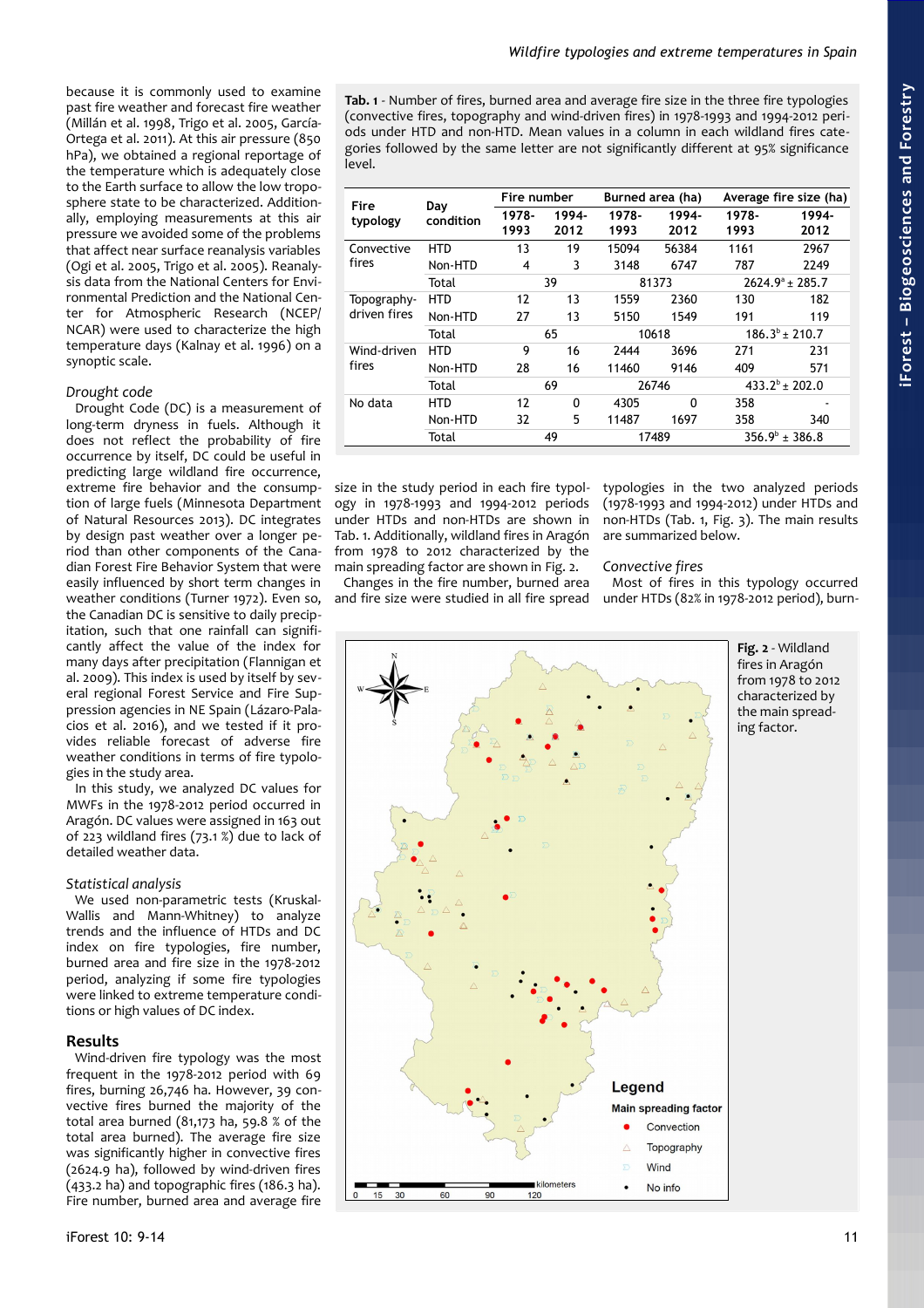

<span id="page-3-0"></span>**Fig. 3** - Box plot of fire size (ha) in each typology (C: Convective; T: Topographic; W: Wind) in 1978- 1993 and 1994-2012 periods under HTD (high temperature days - red) and non-HTD (blue) in Aragón, excluding an outlier (Convective fire, 16,832 ha; HTD, 1994-2012 period).

ing 71,478 ha (87 % of the total area burned by convective fires). They did not increase significantly in terms of annual fire number, but burned area increased in a significant way in the second period with 56,384 burned ha (more than 3 times - [Tab. 1,](#page-2-0) [Fig.](#page-3-0) [3\)](#page-3-0). Average fire size also increased significantly (p<0.01) in both periods and both weather conditions.

#### *Topography-driven fires*

 Sixty-five MWFs burned 10,618 ha from 1978 to 2012 (7.8% of the total burned area in the study period). Therefore, annual burned area in this typology was significantly lesser than in convective fires. Most of the burned area in this typology occurred under non-HTDs in the 1978-1993 period, although we found a significant decrease in both fire number and burned area under non-HTDs in the second period.

Considering topography-driven fires under HTDs, we did not observe a reduction in both fire number and burned area in the study period [\(Tab. 1\)](#page-2-0).

#### *Wind-driven fires*

The majority of fires and the largest burned area were observed under non-HTDs. Both indicators in this typology seem to decrease under non-HTDs and increase under HTDs between the two studied periods, although these trends were not significant statistically at 95 % significance level.

#### *Drought code*

Average DC value for MWFs in the study period was found to be slightly higher for non-HTD (684.41) than for HTD days (661.49); however, this trend was not found to be statistically significant. [Fig. 4](#page-3-1)



<span id="page-3-1"></span>**Fig. 4** - Drought Code scatter diagram, showing DC values and fire size (ha), excluding an outlier (700; 16.832).

shows the scatter diagram of all fires, including fire size and DC. The statistical analysis showed that Drought Code is not a precise indicator, since it does not correlate to fire size in the whole set of fires studied. Considering fire typologies, no significant differences were found in terms of DC, though its value was higher in convective fires (771) than topographic and winddriven fires (662 and 673 respectively).

#### **Discussion and conclusions**

Typically, low humidity, high temperatures and strong winds near the ground surface are considered the major determinants in fire weather forecasting (Cardil et al. 2014a), whereas meteorological indexes evaluating specific changes in the meteorological conditions are often unavailable for fire weather forecasting agencies (Crimmins 2006, Charney & Keyser 2010). Moreover, the selection of an index that is effectively representative over large heterogeneous areas, or simply the choice of the most appropriate index, is frequently very difficult (Vega-García & Chuvieco 2006, Eastaugh & Vacik 2012, Arpaci et al. 2013). The aims of this study were: (i) to determine whether the DC index or the frequency of high temperature days (HTD) could be used as precise indicators of potentially dangerous situations regarding fire risk and fire typologies (specially convective fires), linked to extreme weather conditions; (ii) to discuss the need of an adaptive forest management to prevent the largest and most virulent fires under a climate change scenario in the next decades.

Although wind-driven fire typology was the most frequent (69 fires), convective fires burned the majority of the total burned area (60 % of total burned area approximately) and their average fire size was significantly higher than that of topography and wind-driven fires. Convective fires did not significantly increase in terms of annual fire number in the study period, but the burned area significantly increased in the second period with 56,384 burned ha (3 times larger than in the first period).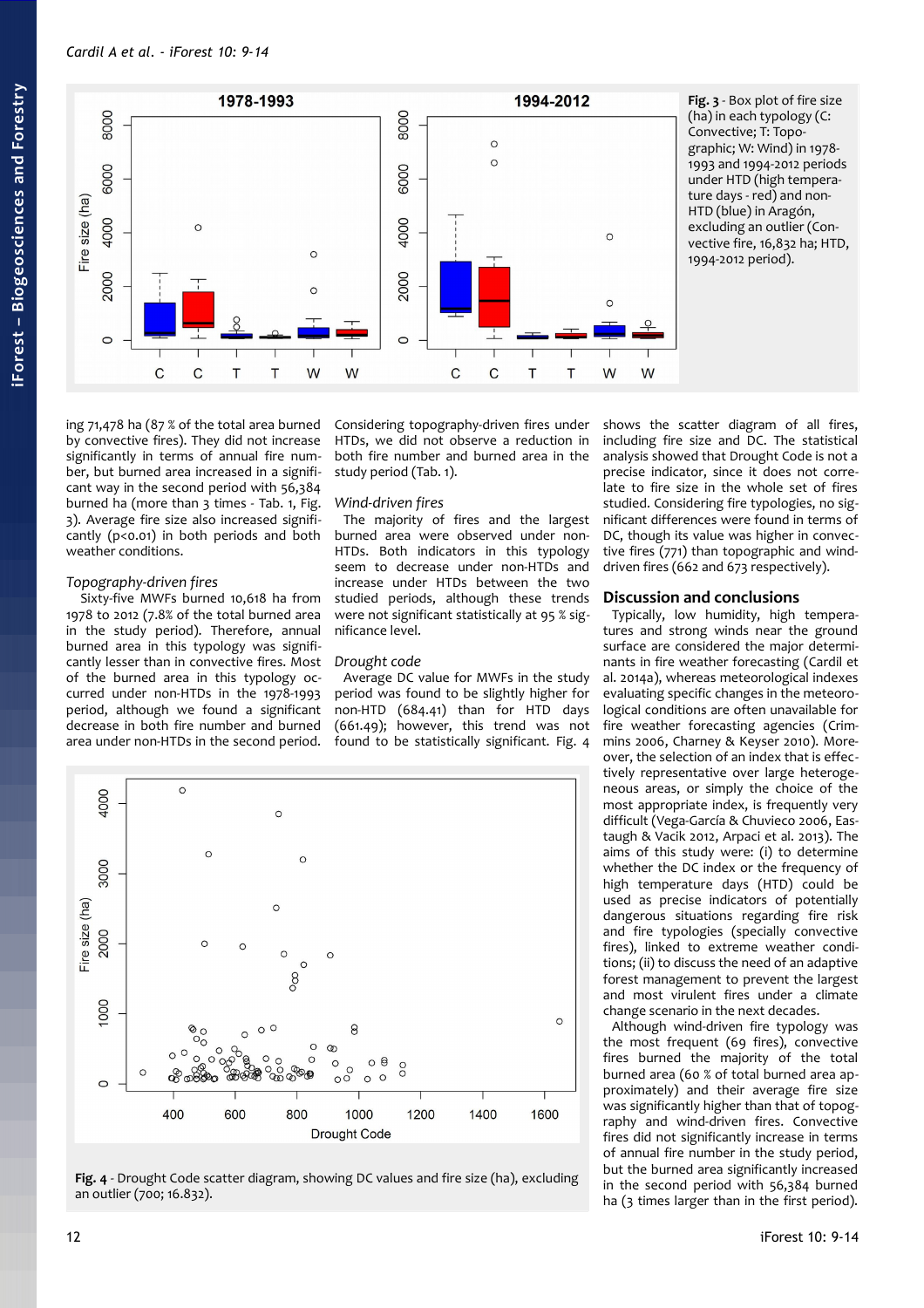# *Wildfire typologies and extreme temperatures in Spain*

Moreover, fire size significantly increased in both periods. However, the influence of the worst years in terms of burned area (1994 and 2009) was meaningful in the results. Multiple convective wildland fires burning under HTD conditions simultaneously caused disastrous consequences (50,208 ha in convective fires – 96 % of this total burned area under HTDs). Including 1994 in the first period would change the burned area in both studied periods in 29,991 ha (burned area in 1994). However, excluding 1994 from the analysis, average fire size would be significantly higher in 1995-2012 period (2,071 ha) than in 1978- 1993 period (1,073 ha) and the same for burned area (33,139 *vs.* 18,242 ha). Therefore, it seems that convective fires could be more frequent in last years of the study period. This could be related to two main factors: (i) the increase in the annual number of HTDs; and (ii) the agricultural abandonment. It is key to remark that convective fires were the larger and fire typology most closely related to HTDs. Most of convective fires occurred under HTDs (more than 80% in terms of fire number and burned area). Additionally, the annual number of HTDs increased significantly in the study period in Aragón (Cardil et al. 2013). This conspicuous increase could be part of the process detailed by Giannakopoulos et al. (2009), who determined that in areas like Spain an increase in the occurrence of hot days and heat weaves is expected for the next decades. Paying attention to that change will be especially important, since more frequent HTDs will lead to a significant decrease in air humidity and fuel moisture (Cardil et al. 2013), and then to the potential for extreme fire behavior (Cardil et al. 2014a) and convective fire occurrence. The agricultural abandonment is the other factor to be considered. Fuel loads and continuity increased in last 40 years (Vega-García & Chuvieco 2006), influencing extreme fire behavior and the development of convective fires (Duane et al. 2015). Forest management should be active to protect areas against convective fires as extreme weather conditions are expected to occur more frequently (Giannakopoulos et al. 2009), and fuel loads and continuity are very high in the present. Therefore, new measures regarding fuels should be considered (prescribed burning or silvicultural treatments) by fuel management plans taking into account critical points, *i.e.*, fuel continuity/load and dominant fire spread patterns (Duane et al. 2015).

Both burned area and fire number were reduced under non-HTDs in all fire typologies in both study periods, but not under HTDs, especially when convective fires were considered. Huge investments in fire suppression technology as well as better knowledge of fire behavior and past events has led to a more efficient and faster suppression fires under non-HTDs. However, fires burning under HTD conditions are generally very intense and extreme, exceeding the fire suppression capacity of the emergency management services in most cases, so neither better technology nor more qualified personnel are effective.

DC correlation with fire size did not show a good fit and the index did not discriminate among any fire spread typology, although convective fires showed higher values of this index. This fact reinforces the initial supposition that Drought Code should no longer be used to identify potentially extreme weather conditions. Due to the complexity of drought processes, no single index has been able to adequately capture the intensity and severity of drought and its potential impacts (Heim 2002). In contrast, the ability to discern between HTD and non-HTD could be very useful to identify days with high fire risk and convective fire occurrence.

#### **Acknowledgements**

We are appreciative to ForBurn project (Spanish Ministry of Economy and Competitiveness AGL2012-40098-C03-01). We thank Miguel Lázaro for providing his work, which is a very complete characterization of fire typologies in the analyzed region.

#### **References**

- AEMET (2012). Iberian climate atlas. Air temperature and precipitation (1971-2000). State meteorological Agency of Spain and Department of Meteorology and Climatology of the Institute of Meteorology, Portugal. Ministerio de Medio Ambiente y Medio Rural y Marino, Madrid, Spain, pp. 80.
- Anderson HE (1969). Heat transfer and fire spread. Research Paper INT-69, Intermountain Forest and Range Experiment Station, USDA Forest Service, Ogden, UT, USA, pp. 23. [online] URL: [http://www.fs.fed.us/rm/pubs\\_int/int\\_rp0](http://www.fs.fed.us/rm/pubs_int/int_rp069.pdf) [69.pdf](http://www.fs.fed.us/rm/pubs_int/int_rp069.pdf)
- Arpaci A, Eastaugh CS, Vacik H (2013). Selecting the best performing fire weather indices for Austrian ecozones. Theoretical and Applied Climatology 114 (3/4): 393-406. - doi: [10.1007/s007](http://dx.doi.org/10.1007/s00704-013-0839-7) [04-013-0839-7](http://dx.doi.org/10.1007/s00704-013-0839-7)
- Barriopedro D, Fischer EM, Luterbacher J, Trigo RM, García-Herrera R (2011). The hot summer of 2010: redrawing the temperature record map of Europe. Science 332: 220-224. - doi: [10.1126/](http://dx.doi.org/10.1126/science.1201224) [science.1201224](http://dx.doi.org/10.1126/science.1201224)
- Cardil A, Molina DM, Ramirez J, Vega-García C (2013). Trends in adverse weather patterns and large wildland fires in Aragón (NE Spain) from 1978 to 2010, Natural Hazards and Earth System Sciences 13: 1393-1399. - doi: [10.5194/nhess-13-13](http://dx.doi.org/10.5194/nhess-13-1393-2013) [93-2013](http://dx.doi.org/10.5194/nhess-13-1393-2013)
- Cardil A, Eastaugh CS, Molina DM (2014a). Extreme temperature conditions and wildland fires in Spain. Theoretical and Applied Climatology 122: 219-228. - doi: [10.1007/s00704-014-1295-](http://dx.doi.org/10.1007/s00704-014-1295-8) [8](http://dx.doi.org/10.1007/s00704-014-1295-8)
- Cardil A, Molina DM, Kobziar LN (2014b). Extreme temperature days and potential impacts in Southern Europe. Natural Hazards and Earth System Sciences 14: 3005-3014. - doi: [10.5194/n](http://dx.doi.org/10.5194/nhess-14-3005-2014) [hess-14-3005-2014](http://dx.doi.org/10.5194/nhess-14-3005-2014)

Castellnou M, Pagés J, Miralles M, Piqué M

(2009). Tipificación de los incendios forestales de Cataluña. Elaboración del mapa de incendios de diseño como herramienta para la gestión forestal [Wildland fire typologies in Catalonia. Fire mapping design as a tool for forest management]. In: Proceedings of "5° Congreso Forestal Español". Ávila (Spain), 21-25 Sep 2009. pp. 16. [in Spanish]

- Charney JJ, Keyser D (2010). Mesoscale model simulation of the meteorological conditions during the 2 June 2002 Double Trouble State Park wildfire. International Journal of Wildland Fire 19: 427-448. - doi: [10.1071/WF08191](http://dx.doi.org/10.1071/WF08191)
- Crimmins MA (2006). Synoptic climatology of extreme fire - weather conditions across the southwest United States. International Journal of Climatology 26: 1001-1016. - doi: [10.1002/joc.](http://dx.doi.org/10.1002/joc.1300) [1300](http://dx.doi.org/10.1002/joc.1300)
- Diffenbaugh NS, Pal JS, Giorgi F, Gao X (2007). Heat stress intensification in the Mediterranean climate change hotspot. Geophysical Research Letters 34: L11706. - doi: [10.1029/2007GL](http://dx.doi.org/10.1029/2007GL030000) [030000](http://dx.doi.org/10.1029/2007GL030000)
- Duane A, Pique M, Castellnou M, Brotons L (2015). Predictive modelling of fire occurrences from different fire spread patterns in Mediterranean landscapes. International Journal of Wildland Fire 24 (3): 407-418. - doi: [10.1071/WF](http://dx.doi.org/10.1071/WF14040) [14040](http://dx.doi.org/10.1071/WF14040)
- Eastaugh CS, Vacik H (2012). Fire size/frequency modelling as a means of assessing wildfire database reliability. Austrian Journal of Forest Science 129 (3/4): 228-247. [online] URL: [http://](http://epubs.scu.edu.au/esm_pubs/1927/) [epubs.scu.edu.au/esm\\_pubs/1927/](http://epubs.scu.edu.au/esm_pubs/1927/)
- Flannigan MD, Krawchuk MA, De Groot WJ, Wotton BM, Gowman LM (2009). Implications of changing climate for global wildland fire. International Journal of Wildland Fire 18: 483-507. doi: [10.1071/WF08187](http://dx.doi.org/10.1071/WF08187)
- García-Ortega E, Trobajo MT, López L, Sánchez JL (2011). Synoptic patterns associated with wildfi res caused by lightning in Castile and Leon, Spain. Natural Hazards and Earth System Sciences 11: 851-863. - doi: [10.5194/nhess-11-851-](http://dx.doi.org/10.5194/nhess-11-851-2011) [2011](http://dx.doi.org/10.5194/nhess-11-851-2011)
- Giannakopoulos C, Le Sager P, Bindi M, Moriondo M, Kostopoulou E, Goodess CM (2009). Climatic changes and associated impacts in the Mediterranean resulting from a 2 °C global warming. Global Planet Change 68: 209-224. doi: [10.1016/j.gloplacha.2009.06.001](http://dx.doi.org/10.1016/j.gloplacha.2009.06.001)
- Giorgi F, Lionello P (2008). Climate change projections for the Mediterranean region. Global Planet Change 63: 90-104. - doi: [10.1016/j.glo](http://dx.doi.org/10.1016/j.gloplacha.2007.09.005) [placha.2007.09.005](http://dx.doi.org/10.1016/j.gloplacha.2007.09.005)
- Giorgi F (2006). Climate change hot-spots. Geophysical Research Letters 33, L08707. - doi: [10.1029/2006GL025734](http://dx.doi.org/10.1029/2006GL025734)
- Heim RR (2002). A review of twentieth-century drought indices used in the United States. Bulletin of the American Meteorological Society 83: 1149-1165. - doi: [10.1175/1520-0477\(2002\)083](http://dx.doi.org/10.1175/1520-0477(2002)083%3C1149:AROTDI%3E2.3.CO;2) [<1149:AROTDI>2.3.CO;2](http://dx.doi.org/10.1175/1520-0477(2002)083%3C1149:AROTDI%3E2.3.CO;2)
- Kalnay E, Kanamitsu M, Kistler R, Collins W, Deaven D, Gandin L, Iredell M, Saha S, White G, Woollen J, Zhu Y, Chelliah M, Ebisuzaki W, Higgins W, Janowiak J, Mo KJ, Ropelewski C, Wang J, Leetmaa A, Reynolds R, Jenne R, Joseph D (1996). The NCEP/NCAR 40-year reanalysis project. Bulletin of the American Meteorological Society 77: 437-471. - doi: [10.1175/1520-0477](http://dx.doi.org/10.1175/1520-0477(1996)077%3C0437:TNYRP%3E2.0.CO;2)